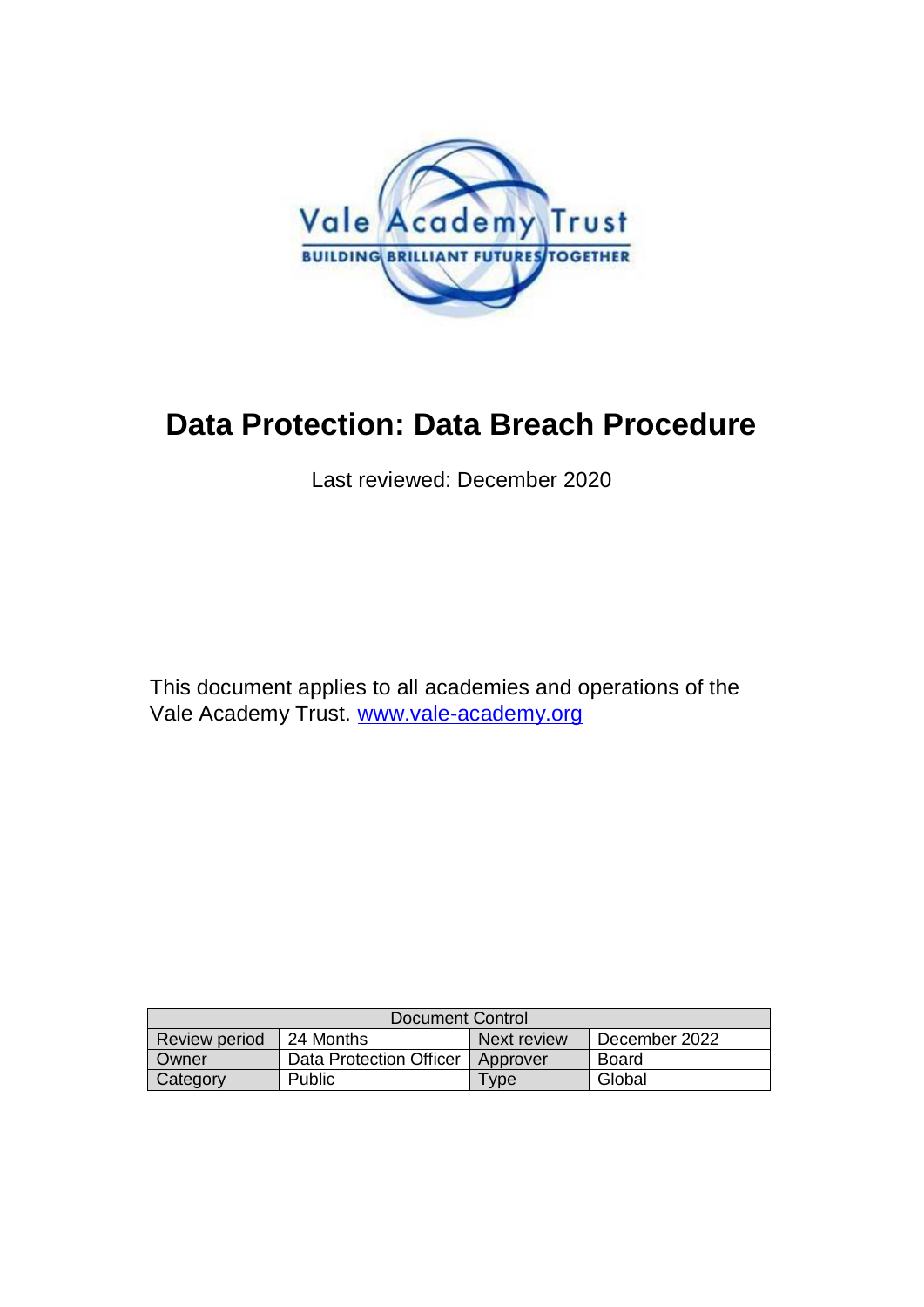This procedure complies with [guidance on personal data breaches](https://ico.org.uk/for-organisations/guide-to-the-general-data-protection-regulation-gdpr/personal-data-breaches/) produced by the Information Commissioner's Office (ICO).

- On finding or causing a data breach, or potential breach, the staff member or data processor must immediately telephone the Data Protection Officer (DPO) below. **DO NOT RELY ON EMAIL**. Any relevant physical material, such as printed material or memory sticks, must be taken immediately to the school/Trust office with an instruction to put them under lock and key until they are contacted by the DPO.
	- o **DPO: Vicky Roberts: Tel 07387 019785**
	- o **email[: InformationTeam@vale-academy.org](mailto:InformationTeam@vale-academy.org)**
- Should the DPO be unavailable, ask the Headteacher or CEO to nominate a member of staff to manage this procedure and undertake the DPO actions until the DPO becomes available
- The DPO will investigate the report, and determine whether a breach has occurred. To decide, the DPO will consider whether personal data has been accidentally or unlawfully:
	- $\sim$  Lost
	- o Stolen
	- o Destroyed
	- o Altered
	- o Disclosed or made available where it should not have been
	- o Made available to unauthorised people
- The DPO will ensure that, as appropriate, the relevant headteacher and LGB chair, or the CEO and the Chair of the Board of Directors, are informed
- The DPO will make all reasonable efforts to contain and minimise the impact of the breach, assisted by relevant staff members or data processors where necessary.
- The DPO will assess the potential consequences, based on how serious they are, and how likely they are to happen
- The DPO will work out whether the breach must be reported to the ICO. This must be judged on a case-by-case basis. To decide, the DPO will consider whether the breach is likely to negatively affect people's rights and freedoms, and cause them any physical, material or nonmaterial damage (e.g. emotional distress), including through:
	- o Loss of control over their data
	- o Discrimination
	- o Identify theft or fraud
	- o Financial loss
	- o Unauthorised reversal of pseudonymisation (for example, key-coding)
	- o Damage to reputation
	- o Loss of confidentiality
	- $\circ$  Any other significant economic or social disadvantage to the individual(s) concerned

If it's likely that there will be a risk to people's rights and freedoms, the DPO must notify the ICO.

- The DPO will document the decision (either way), in case it is challenged at a later date by the ICO or an individual affected by the breach.
- Where the ICO must be notified, the DPO will do this via the 'report a breach' page of the ICO [website](https://ico.org.uk/for-organisations/report-a-breach/) within 72 hours. As required, the DPO will set out:
	- $\circ$  A description of the nature of the personal data breach including, where possible:
		- The categories and approximate number of individuals concerned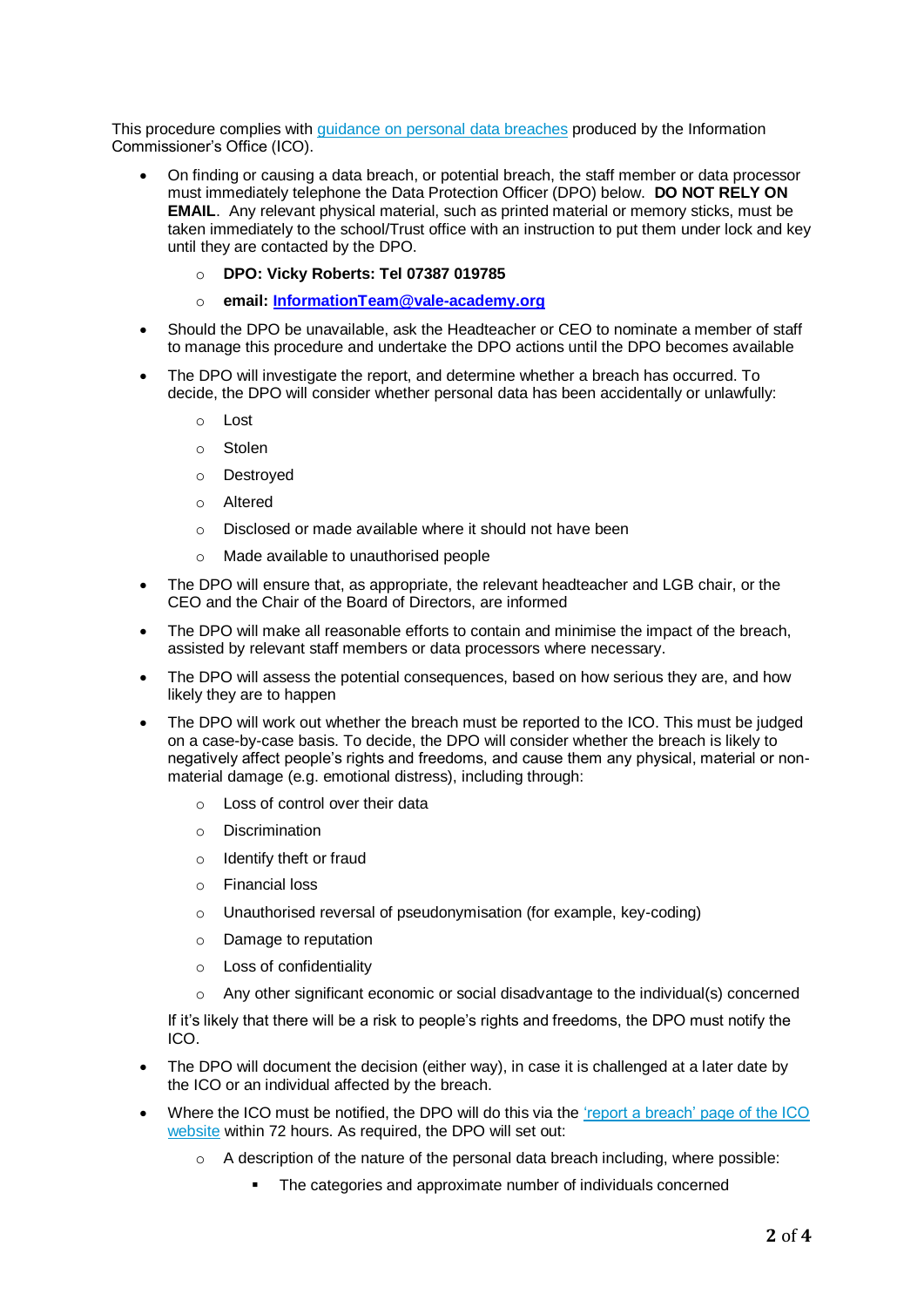- The categories and approximate number of personal data records concerned
- o The name and contact details of the DPO
- o A description of the likely consequences of the personal data breach
- $\circ$  A description of the measures that have been, or will be taken, to deal with the breach and mitigate any possible adverse effects on the individual(s) concerned
- If all the above details are not yet known, the DPO will report as much as they can within 72 hours. The report will explain that there is a delay, the reasons why, and when the DPO expects to have further information. The DPO will submit the remaining information as soon as possible
- The DPO will also assess the risk to individuals, again based on the severity and likelihood of potential or actual impact. If the risk is high, the DPO will promptly inform, in writing, all individuals whose personal data has been breached. This notification will set out:
	- o The name and contact details of the DPO
	- o A description of the likely consequences of the personal data breach
	- $\circ$  A description of the measures that have been, or will be, taken to deal with the data breach and mitigate any possible adverse effects on the individual(s) concerned
- The DPO will notify any relevant third parties who can help mitigate the loss to individuals for example, the police, insurers, banks or credit card companies
- The DPO will document each breach, irrespective of whether it is reported to the ICO. For each breach, this record will include the:
	- o Facts and cause
	- o Effects
	- $\circ$  Action taken to contain it and ensure it does not happen again (such as establishing more robust processes or providing further training for individuals)

Records of all breaches will be stored

• The DPO and relevant headteacher or Trust executive will meet to review what happened and how it can be stopped from happening again. This meeting will happen as soon as reasonably possible

## **Actions to minimise the impact of data breaches**

We will take the actions set out below to mitigate the impact of different types of data breach, focusing especially on breaches involving particularly risky or sensitive information. We will review the effectiveness of these actions and amend them as necessary after any data breach.

## **Sensitive information being disclosed via email (including safeguarding records)**

- If special category data (sensitive information) is accidentally made available via email to unauthorised individuals, the sender must attempt to recall the email as soon as they become aware of the error
- Members of staff who receive personal data sent in error must alert the sender and the DPO as soon as they become aware of the error
- If the sender is unavailable or cannot recall the email for any reason, the DPO will ask the ICT department to recall it
- In any cases where the recall is unsuccessful, the DPO will contact the relevant unauthorised individuals who received the email, explain that the information was sent in error, and request that those individuals delete the information and do not share, publish, save or replicate it in any way
- The DPO will try to ensure we receive a written response from all the individuals who received the data, confirming that they have complied with this request